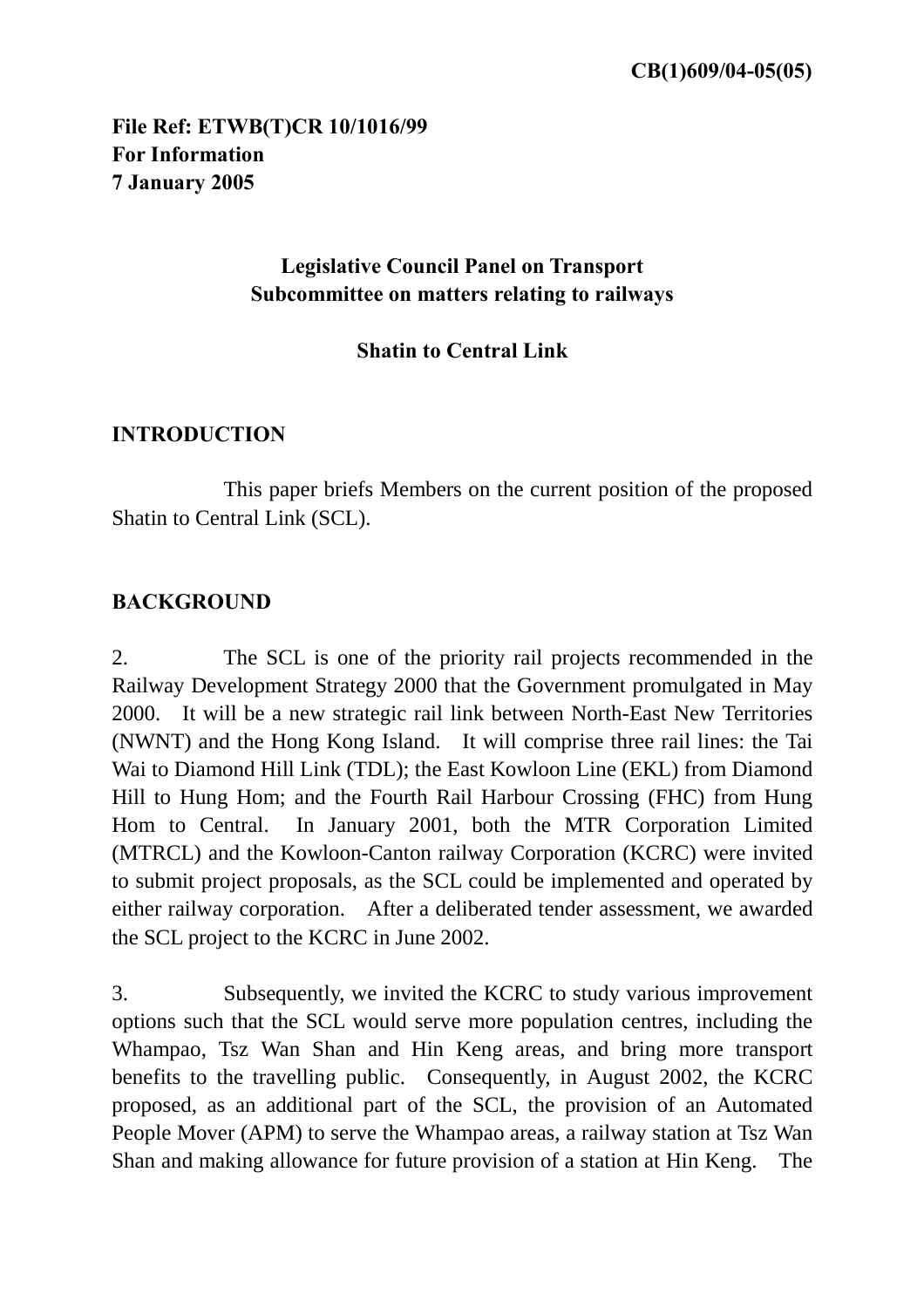KCRC had since then made further refinements to improve its proposed SCL scheme.

4. In February 2004, the KCRC presented to Members of the Sub-committee its Preferred Scheme for the SCL. Thereafter, it consulted the various District Councils on its Preferred Scheme. The District Councils were in general supportive of the proposed SCL project. Their main concern was over the possible traffic disruptions during the construction period. In June 2004, Members of the Subcommittee were briefed on the outcome of the consultation.

5. Alongside with the planning for the SCL, the Government invited the MTRCL and the KCRC to discuss the possible merger of the two railway corporations in February 2004. One of the key issues for their merger discussion is the early resolution of the interchange arrangements for the SCL. The MTRCL and the KCRC submitted a Joint Merger Report (JMR) to the Government on 16 September 2004.

## **CURRENT POSITION**

6. In late September 2004, the KCRC submitted to the Government a draft Final Proposal (DFP) for the SCL setting out how they would like to deliver the SCL project on a standalone basis. A sketch map showing the DFP is at the **Annex**. The DFP is largely the same as the Preferred Scheme that has been presented to Members before. The two major changes are – **Annex**

- (a) the proposed alignment of the FHC has been shifted slightly westwards to avoid the provision of a ventilation building on the waterfront in order to reduce the visual impact; and
- (b) the size of the proposed depot at Kai Tak has been substantially reduced.

The KCRC will elaborate on these changes through a PowerPoint presentation at the subcommittee's meeting on 7 January 2005.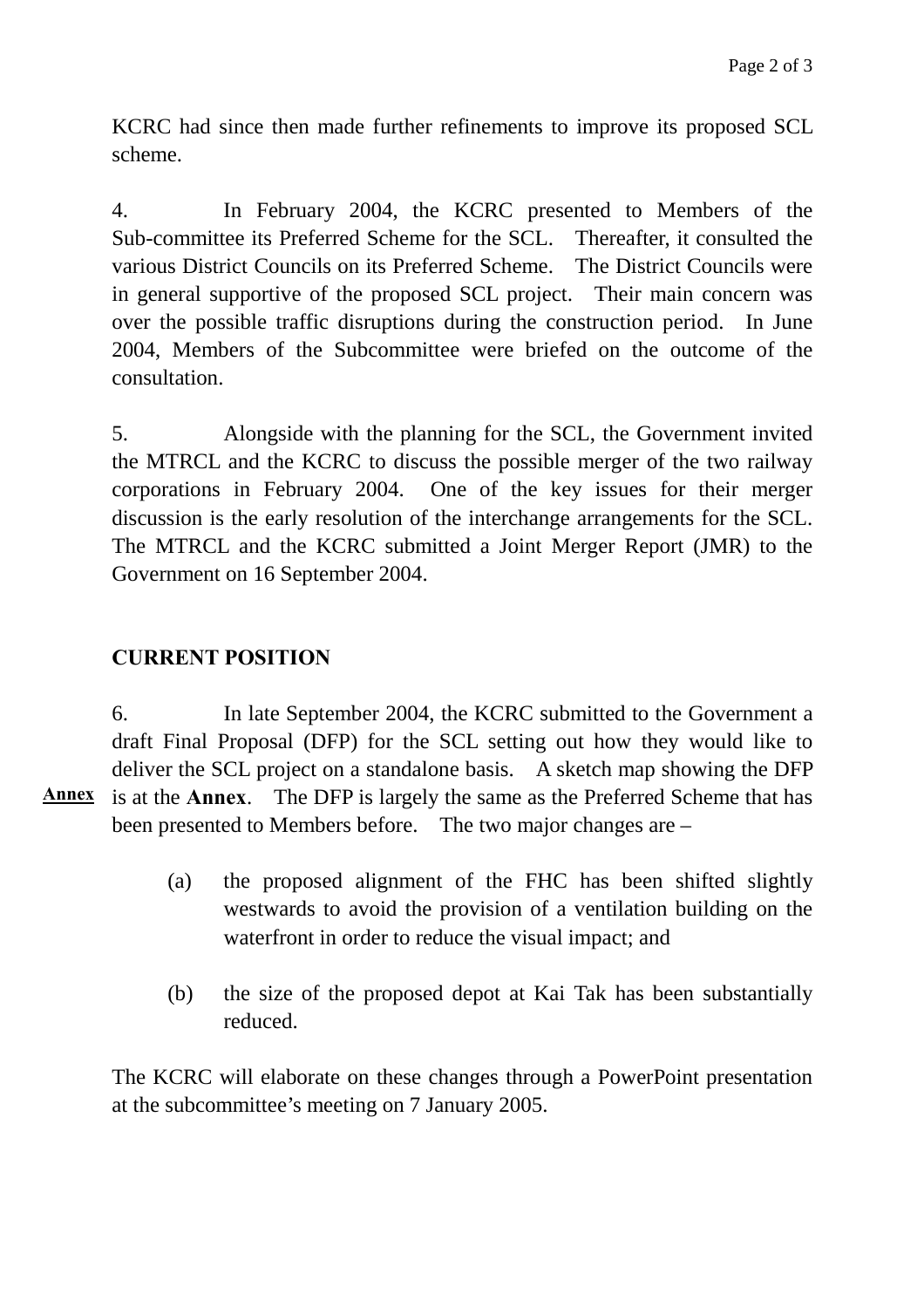7. We are examining the KCRC's DFP as well as the proposed SCL scheme in the JMR, and would report to Members of the Subcommittee as soon as we have completed the assessment.

8. Members are invited to note the contents of this paper.

**Environment, Transport and Works Bureau January 2005**